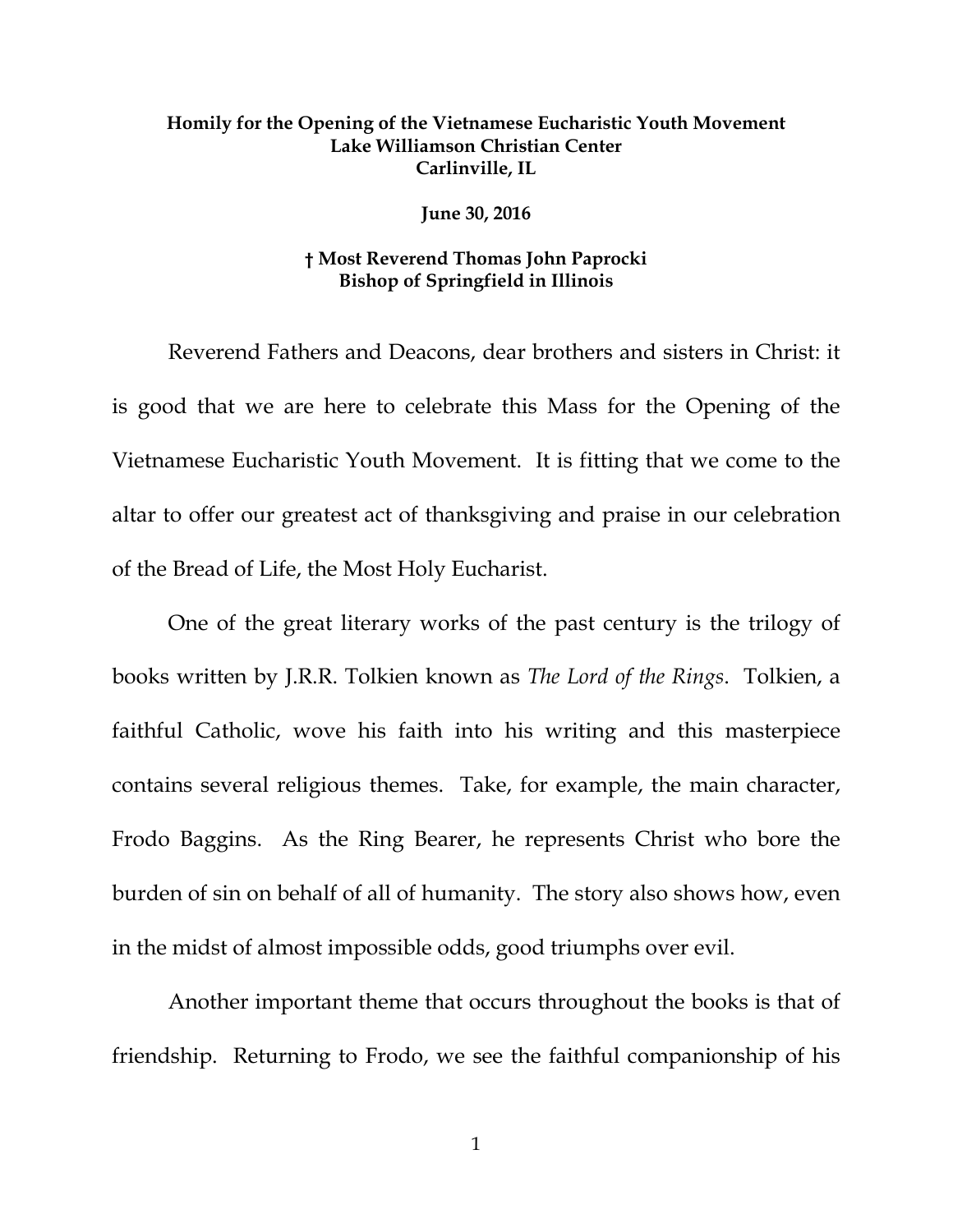travelling partner, Samwise Gamgee. Sam does not back down in the face of trial and tribulation, but stays at the side of his friend as he journeys toward his goal of destroying the ring. We also see the friendship of characters like Legolas and Gimli take shape, an unlikely pair, as elves and dwarves did not historically get along. They set aside their differences and worked together on uniting against a common enemy, and in doing so, developed a real affection for one another.

These examples, of which most, if not all, of you are familiar, are good to reflect on as they place before us the great value of friendship in our lives as Catholics. Although it is not mentioned explicitly, our Gospel for today touches on this theme of friendship. As Jesus entered His own town, St. Matthew tells us that "there people brought to him a paralytic lying on a stretcher" (Matthew 9:2). Seeing one who was likely their friend in need, they didn't turn away, but rather bore him up and brought him to the one who could heal him. This is a true act of friendship.

Among young people, the word 'friend' often has a different meaning. In our social media-driven world, so-called friends are all around us. In his message for the 43rd World Day of Communications, Pope Benedict XVI said the following about friendship:

2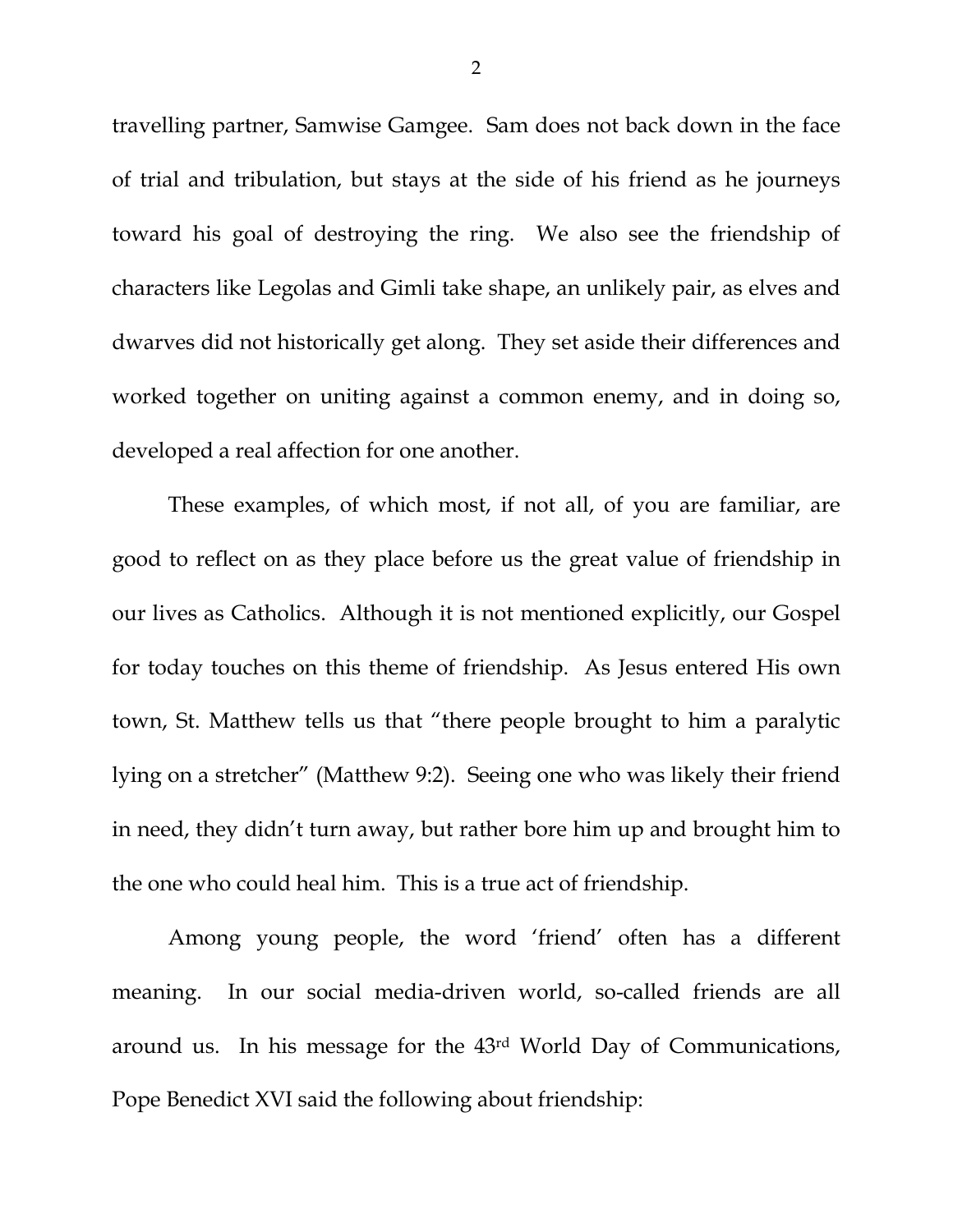The concept of friendship has enjoyed a renewed prominence in the vocabulary of the new digital social networks that have emerged in the last few years. The concept is one of the noblest achievements of human culture. It is in and through our friendships that we grow and develop as humans. For this reason, true friendship has always been seen as one of the greatest goods any human person can experience.[1](#page-2-0)

The Holy Father continued by cautioning against trivializing this concept of friendship, warning that:

It would be sad if our desire to sustain and develop on-line friendships were to be at the cost of our availability to engage with our families, our neighbors and those we meet in the daily reality of our places of work, education and recreation.[2](#page-2-1)

<span id="page-2-2"></span><span id="page-2-1"></span><span id="page-2-0"></span>As young people, you have the great opportunity to practice true friendship among your peers by not being satisfied with a simply virtual exercise of this great good. Rather, you are invited to engage with one another in a manner that respects the inherent dignity of each person by knowing them and striving to help them to understand that their life has meaning and that they are loved.

3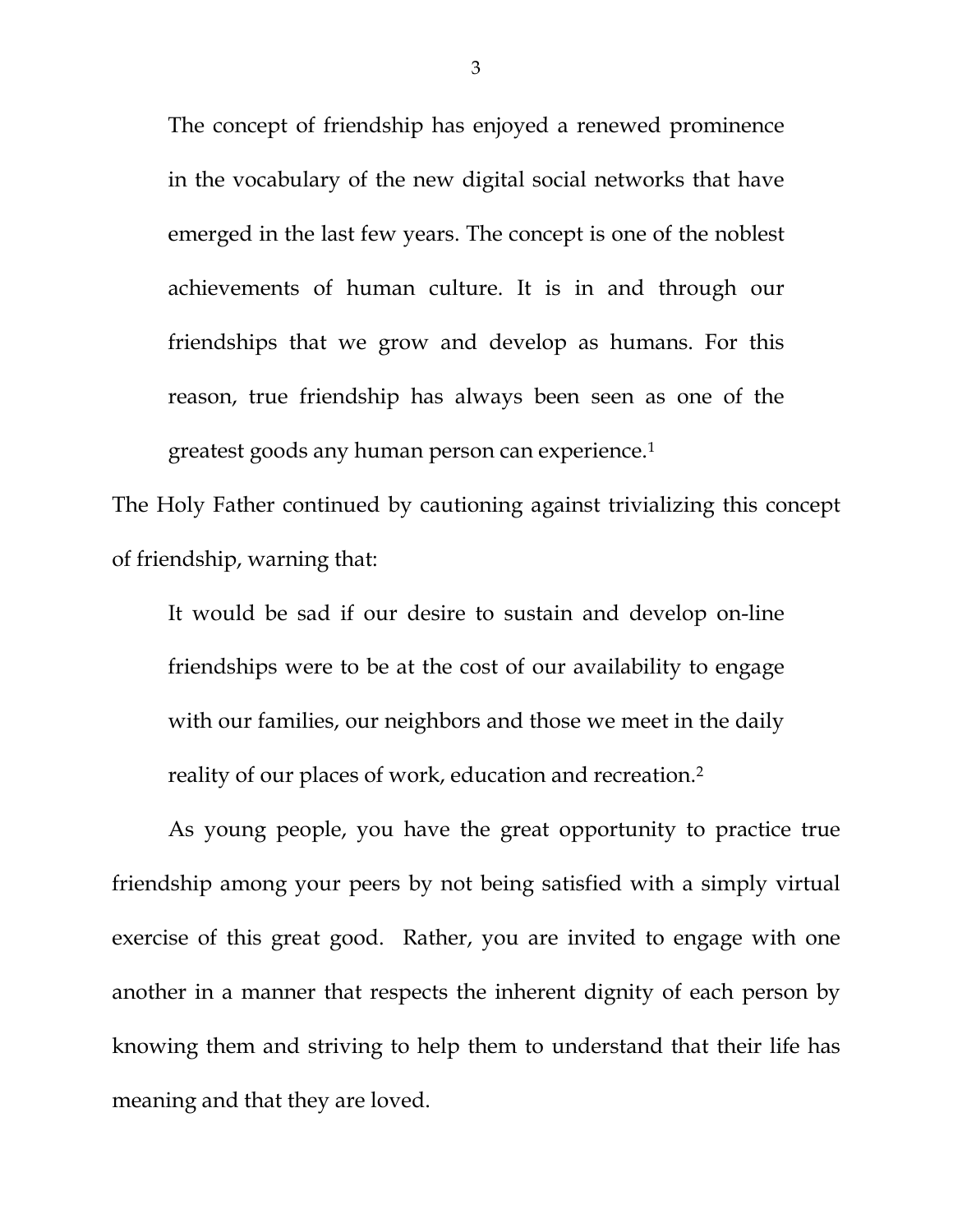As with the friends who brought the paralytic to Jesus, you also have the opportunity to bring your friends and family members to Him by sharing with them the gifts that you have received in your Catholic faith. A true friend wants only the best for the other, and there is nothing better that we can receive than the love of Jesus, so it is our great opportunity and obligation to share this gift with those closest to us.

The New Testament speaks of this dynamic of sharing our faith with others in various ways, but one particular instance is found in the First Letter of St. Peter, where he speaks of this in the terms of stewardship. He writes: "As each one has received a gift, use it to serve one another as good stewards of God's varied grace" (1 Peter 4:10).

When we speak of stewardship, we sometimes think of it in a very narrow way, focusing primarily on money. While the sharing of financial gifts is good, that is only a portion of what it means to be a steward of God's gifts. In fact, you as young people likely do not have much money that you are free to give away. What you do have to give, however, is the enthusiasm and energy of your youth, combined with your love for Jesus Christ. When these are put at the service of God and His Church,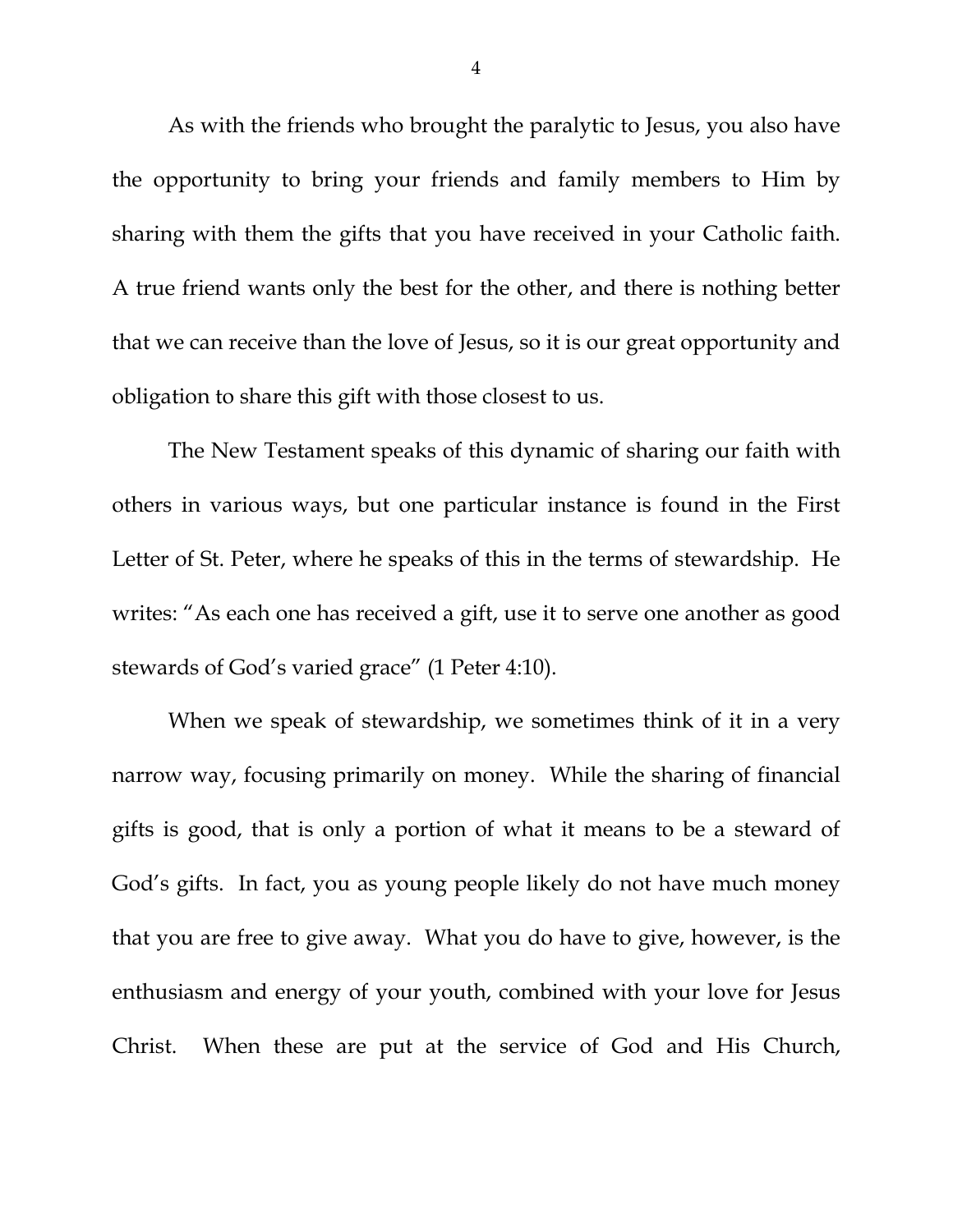particularly when you share that passion with your friends, you are living the life of stewardship and discipleship in a powerful and effective way.

Everything we have and all that we are comes from God's creation. We are mere stewards or caretakers of this creation. Even our faith is a gift from God. The more you generously share this gift of your faith with your friends and family now, helping to carry them to a deeper encounter of the love of God, you will be preparing yourself for your future. In their Pastoral Letter on stewardship, the bishops of the United States reflected on this point with the following words:

Stewardship can lead youth and young adults to a more mature understanding of their lives as a vocation—as a call to serve Christ and the Church as a layperson, religious, deacon, or priest. When we accept God's gifts gratefully, the experience invariably leads to new depths of discerning how the Spirit leads people to a further response to God's call[.3](#page-2-2)

I hope it is therefore clear that you are at a very important time in your life, a time in which you can set yourself up for an extremely exciting and fulfilling life. It will be one that your peers may question or even doubt,

5